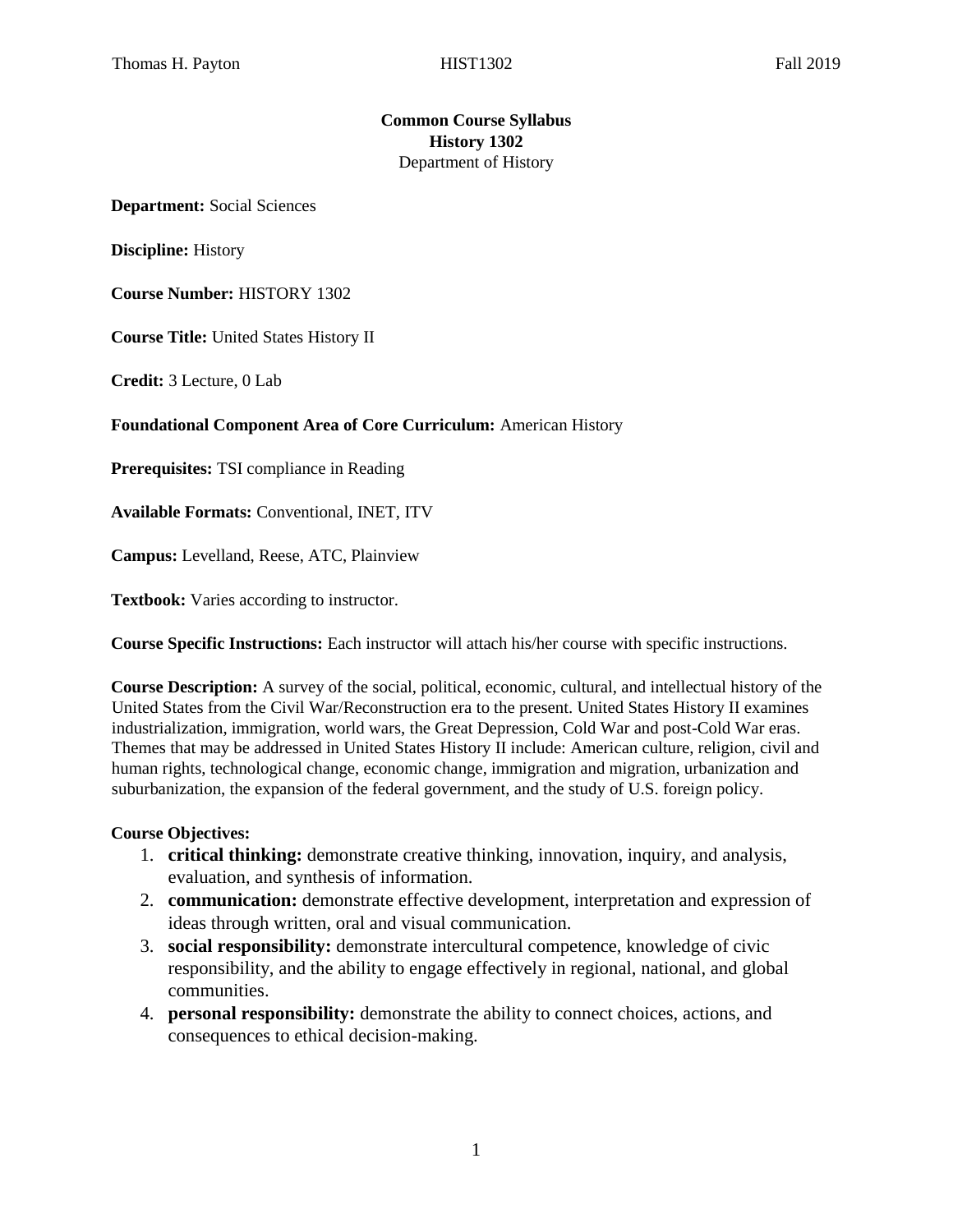**Course Purpose:** To acquaint students with the diversity of American history and to promote critical thinking in interrelating the past to the present. Fundamentally, the course promotes general understanding of a body of knowledge any student should know.

**Course Requirements:** To maximize a student's potential to complete this course, he/she should attend all class meetings, complete all homework assignments and examinations in a timely manner, and complete all other projects or papers as assigned in the instructor's specific instructions.

**Course Evaluation:** See the instructor's course information sheet for specific items used in evaluating student performance.

**Attendance Policy:** Whenever absences become excessive and in the instructor's opinion, minimum course objectives cannot be met due to absences, the student will be withdrawn from the course. Each instructor will have additional information about attendance on his/her course information sheet.

**Learning Outcomes:** Upon successful completion of this course, students should demonstrate familiarity with the evolution of the nation and its role in the world from the mid-nineteenth century to the early twenty-first century. This would include the following themes:

- American culture
- religion
- civil and human rights
- technological change
- economic change
- immigration and migration
- urbanization and suburbanization
- the expansion of the federal government
- the study of U.S. foreign policy

**Learning Outcomes:** Upon successful completion of this course, students will:

- Create an argument through the use of historical evidence.
- Analyze and interpret primary and secondary sources.
- Analyze the effects of historical, social, political, economic, cultural, and global forces on this period of United States history.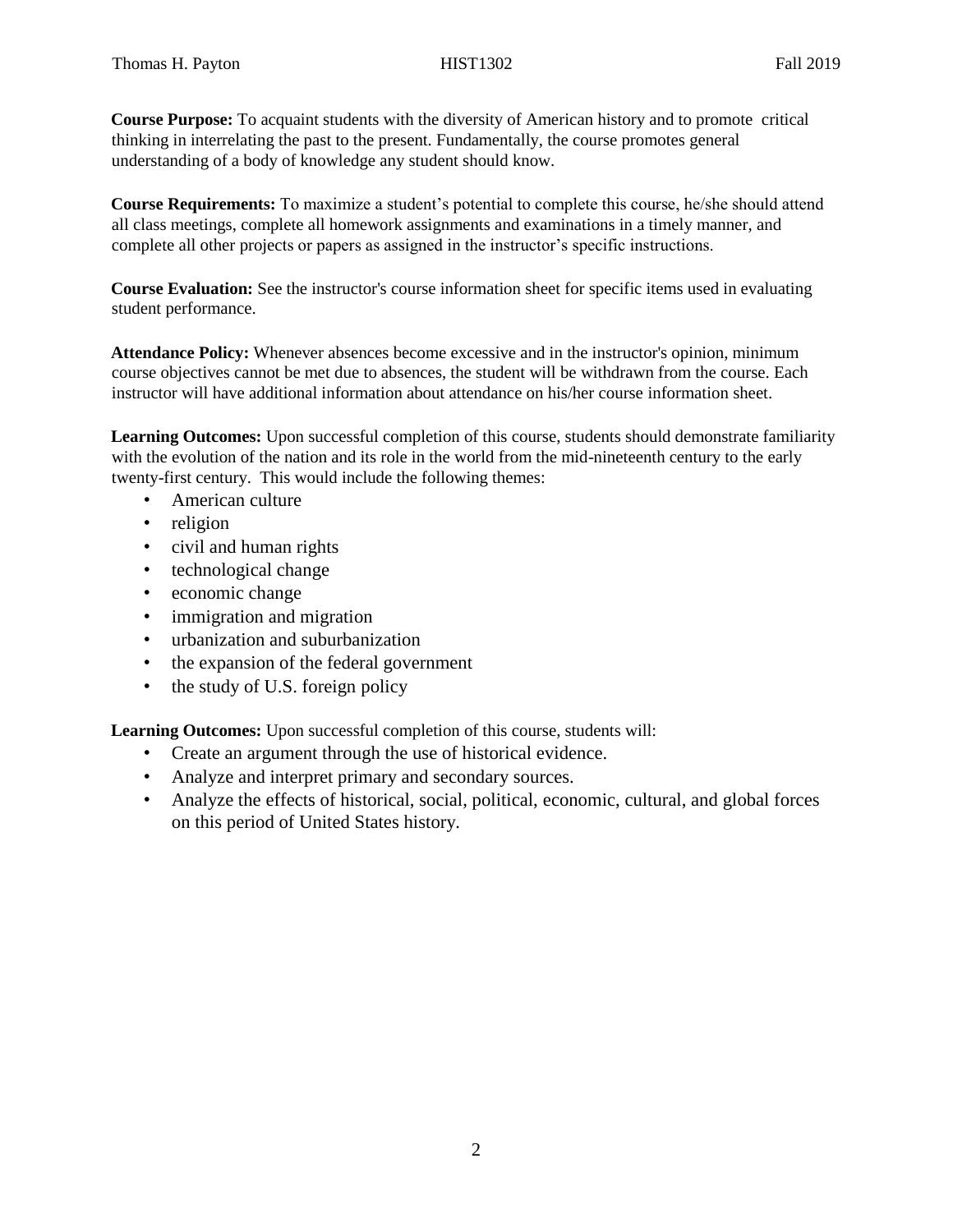# Classroom Syllabus

## Term: Fall 2019

## I. Course: HIST 1302: United States History II

- a. Description: This course is a survey of United States history from 1876 to the present. The course may examine such topics as the major cultural, economic, diplomatic, political, and social trends in the United States. The overall emphasis will be on understanding and interpreting history more than just the memorization of dates.
- II. Instructor: Thomas H. Payton Office: Reese Center, Building #3, Room #318C Phone: 806-894-9611, ext. 2908 Office hours: As posted on office door or by appointment Email: tpayton@southplainscollege.edu Website: <http://www.southplainscollege.edu/faculty/payton-thomas.php>
- III. General Course Requirements: Textbook: America: A Narrative History, Vol. II, Brief 10<sup>th</sup> Edition. George Tindall and David Shi, ISBN 978-0-393-26598-9.
- IV. Attendance Policy: Regular attendance is very important in this course. A STUDENT IS RESPONSIBLE FOR INITIATING THEIR OWN WITHDRAWAL FROM THE COURSE, if that becomes necessary. If a student is administratively withdrawn from the class, the grade appearing on the transcript will be, at the instructor's discretion, an 'X' or an 'F'. **Administrative withdrawal may occur if the student has missed four or more classes or if the instructor feels that the objects of the class will not be met because of excessive absences from this class.** Note that each absence reduces your final grade potential. It is the student's responsibility to contact the instructor concerning absences. Each absence will count 1 to 3 points off, as discussed in class, depending upon timeliness with which the instructor is contacted and the reason for the absence**. Note: The instructor is generally unable to return calls to long distance phone numbers.** 
	- V. Examination Policy: There will be four (4) major tests given, of which the lowest grade will be dropped. Because one test will be dropped in any case, no makeups are allowed except in rare and extreme cases (at the discretion of the instructor) or as required due to an accommodation (see *Accommodations* below).
- VI. Grading Policy:

Major Tests .................................22% each, 4 tests, lowest dropped.....…66%

Class participation and attendance (up to 3 points off for each absence)……34%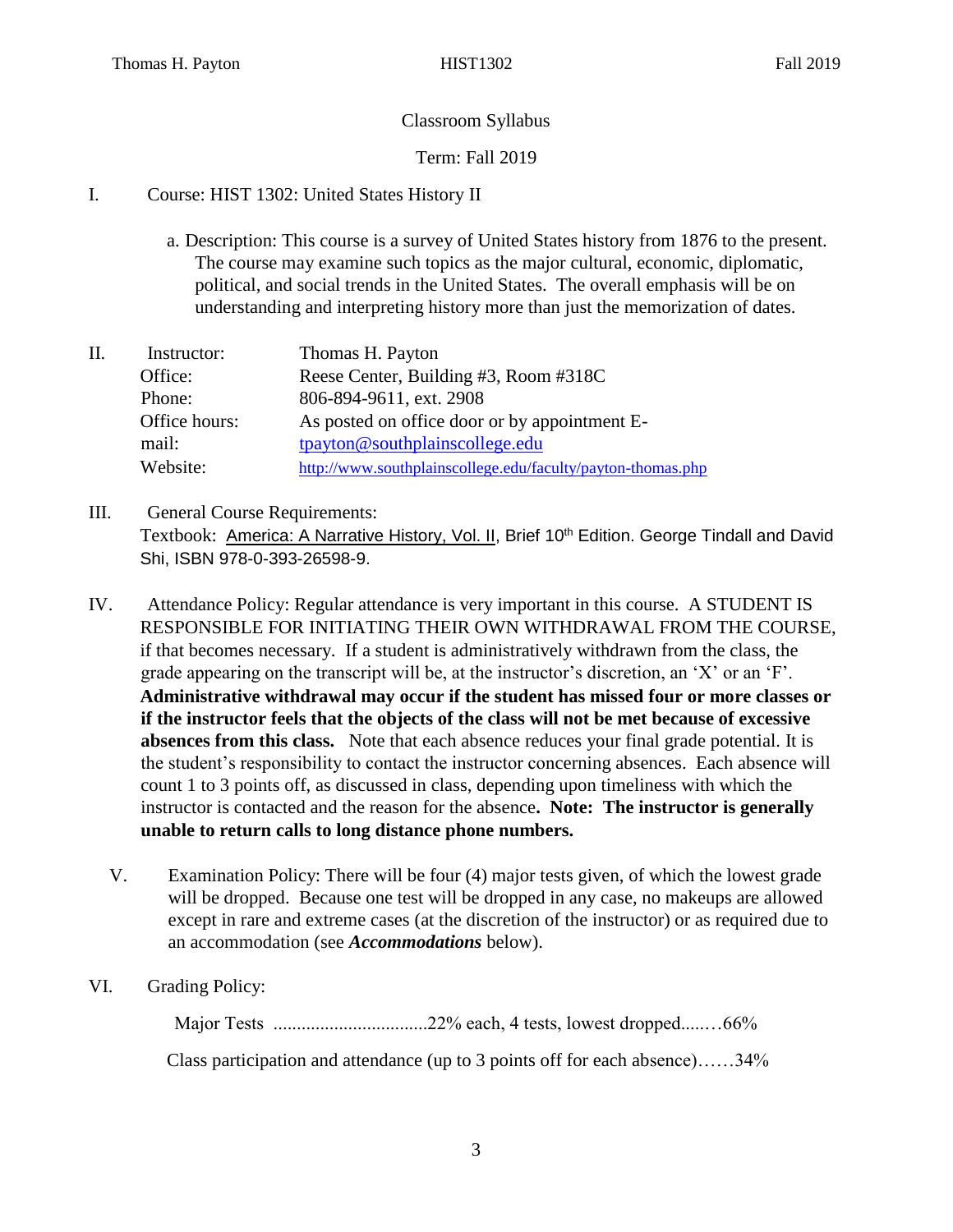Participation points will be assigned in class based upon discussion postings submitted by the start of each chapter. Each student will be required to submit a minimum of 8 postings (at least 1 each for 8 different chapters) during the semester based upon the reading. Further requirements and clarifications will be provided in class (see also rules on last page of syllabus). Any posting not meeting these requirements will NOT count towards the 8 needed to successfully complete this assignment. These 8 postings will be worth 24 of the 34 points assigned for class participation/attendance. Participation in the classroom is also expected and will contribute to the final grade.

VII. General Course Outline: The following course outline is subject to change during the semester as may be necessary.

> Weeks  $1 - 4$ : Chpts.  $16 - 19$ Test 1 Weeks  $5 - 8$ : Chpts.  $20 - 24$ Test 2 Weeks  $9 - 12$ : Chpts.  $25 - 28$ Test 3 Weeks 13 – 15: Chpts. 29 – 32 Test 4 (FINAL)

Tests will generally follow the pattern of 80% multiple choice, True/False, matching; and 20% essay, short answer questions or fill in the blank (spelling and grammar WILL be graded). The final will not be comprehensive.

- VIII. **SPC Policy regarding "standard English":** All written assignments should be presented using the conventions of Standard Written English. South Plains College requires all students to become proficient in "academic English," a form of English that is typically used in academic, professional, and business contexts. While slang, regional idioms, and informal kinds of self-expression are appropriate in some contexts, they are out of place in academic writing. Writing instructors and professors in courses across the campus expect all students to demonstrate proficiency in using the conventions of academic English in their written work, whether it is in-class exams or take-home essays.
- IX. **Student Privacy**: South Plains College is bound by the Texas Open Records Law and the Family Educational Rights and Privacy Act of 1974. Information regarding these topics can be found in the South Plains College Catalog. As far as this class is concerned, I will NOT release or discuss your class performance, grades, averages, or attendance with anyone but you. This means that your parents, class counselors, principals, or any other interested party will not gain this information from me – if they need this sort of information they must ask you for it.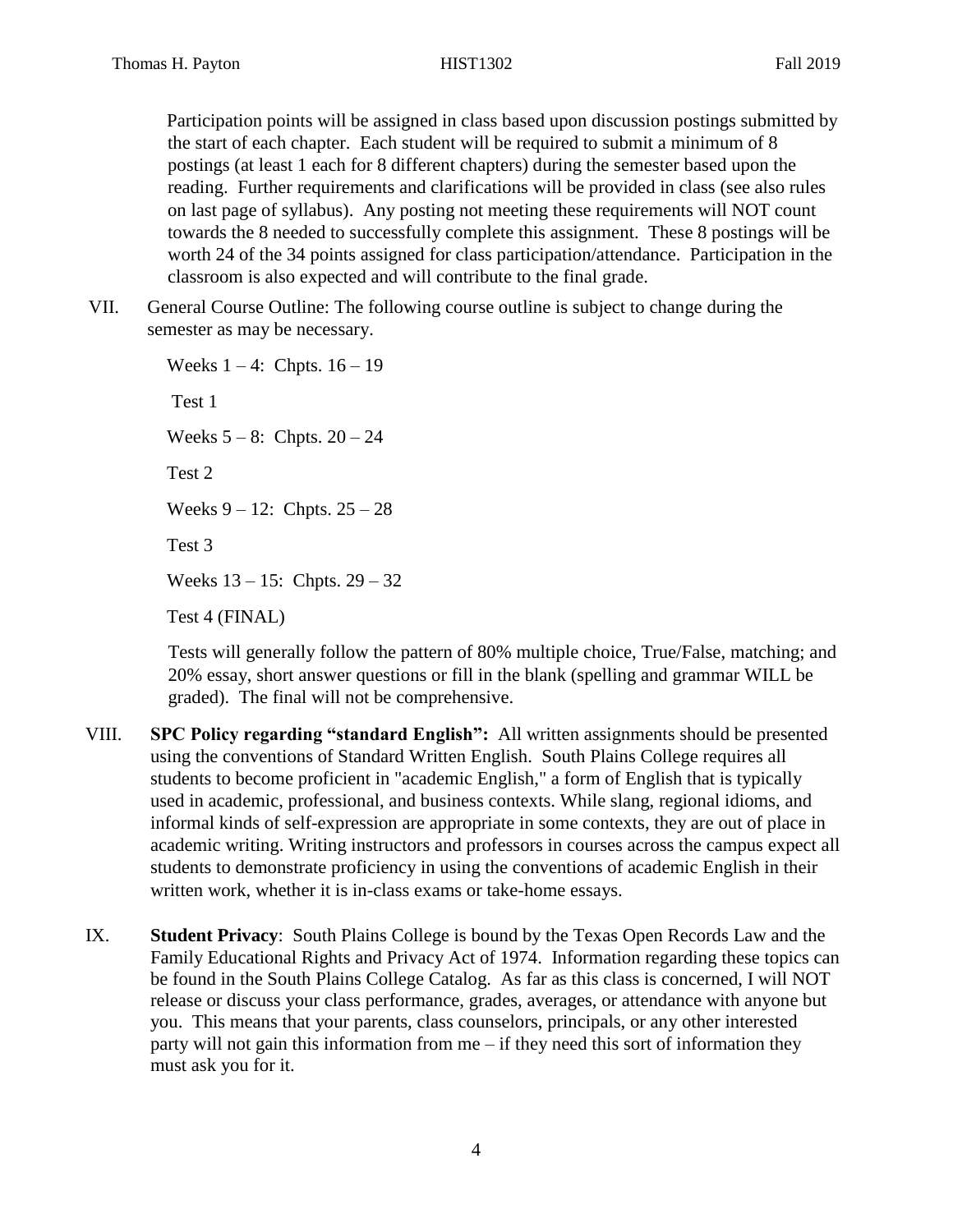#### X. ACCOMMODATIONS:

DIVERSITY STATEMENT: In this class, the teacher will establish and support an environment that values and nurtures individual and group differences and encourages engagement and interaction. Understanding and respecting multiple experiences and perspectives will serve to challenge and stimulate all of us to learn about others, about the larger world and about ourselves. By promoting diversity and intellectual exchange, we will not only mirror society as it is, but also model society as it should and can be.

EQUAL OPPORTUNITY: South Plains College strives to accommodate the individual needs of all students in order to enhance their opportunities for success in the context of a comprehensive community college setting. It is the policy of South Plains College to offer all educational and employment opportunities without regard to race, color, national origin, religion, gender, disability or age.

DISABILITY STATEMENT: Students with disabilities, including but not limited to physical, psychiatric, or learning disabilities, who wish to request accommodations in this class should notify the Disability Services Office early in the semester so that the appropriate arrangements may be made. In accordance with federal law, a student requesting accommodations must provide acceptable documentation of his/her disability to the Disability Services Office. For more information, call or visit the Disability Services Office at Levelland Student Health & Wellness Center 806-716-2577, Reese Center (also covers ATC) Building 8: 806-716-4675, Plainview Center Main Office: 806-716-4302 or 806-296-9611, or the Health and Wellness main number at 806-716-2529.

PREGNANCY: If you are pregnant, or have given birth within six months, Under Title IX you have a right to reasonable accommodations to help continue your education. To activate accommodations you must submit a Title IX pregnancy accommodations request, along with specific medical documentation, to the Director of Health and Wellness. Once approved, notification will be sent to the student and instructors. It is the student's responsibility to work with the instructor to arrange accommodations. Contact Chris Straface, Director of Health and Wellness at 806-716-2362 or email [cstraface@southplainscollege.edu](mailto:cstraface@southplainscollege.edu) for assistance.

XI. **Campus Concealed Carry syllabus statement: Campus Concealed Carry - Texas Senate Bill - 11 (Government Code 411.2031, et al.) authorizes the carrying of a concealed handgun in South Plains College buildings only by persons who have been issued and are in possession of a Texas License to Carry a Handgun. Qualified law enforcement officers or those who are otherwise authorized to carry a concealed handgun in the State of Texas are also permitted to do so. Pursuant to Penal Code (PC) 46.035 and South Plains College policy, license holders may not carry a concealed handgun in restricted locations. For a list of locations, please refer to the SPC policy at: (http://www.southplainscollege.edu/human\_resources/policy\_procedure/hhc.php) Pursuant to PC 46.035, the open carrying of handguns is prohibited on all South Plains College campuses. Report violations to the College Police Department at 806- 716-2396 or 9-1-1.**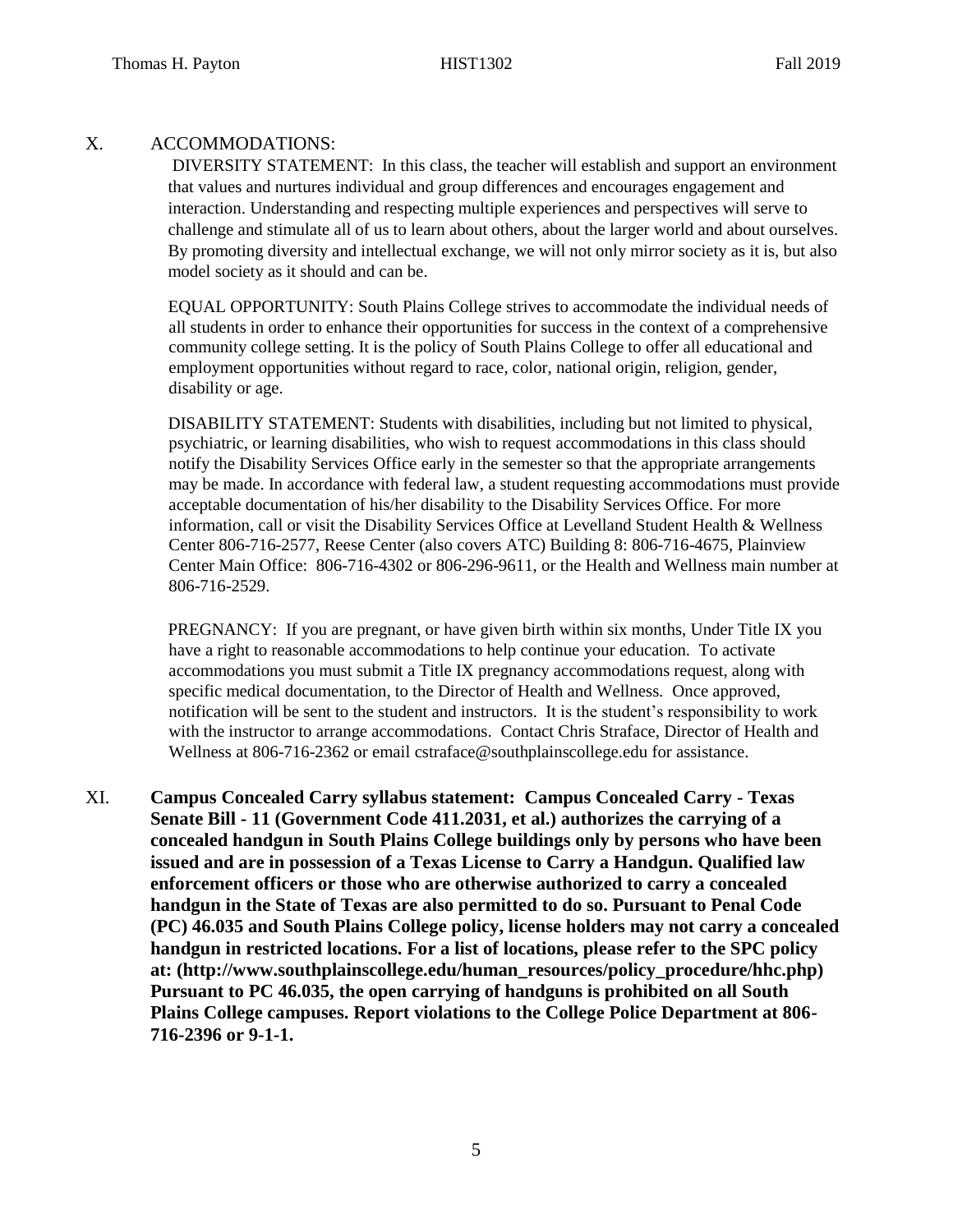XII. **Academic Integrity: It is the aim of the faculty of South Plains College to foster a spirit of complete honesty and a high standard of integrity. The attempt of any student to present as their own work any work which they have not honestly performed, is regarded as a most serious offense and renders the offender liable to serious consequences, up to and including possible suspension. Students should refer to the SPC General Catalog policy regarding consequences for cheating and plagiarism (see "Academic Integrity" and "Student Conduct" sections).**